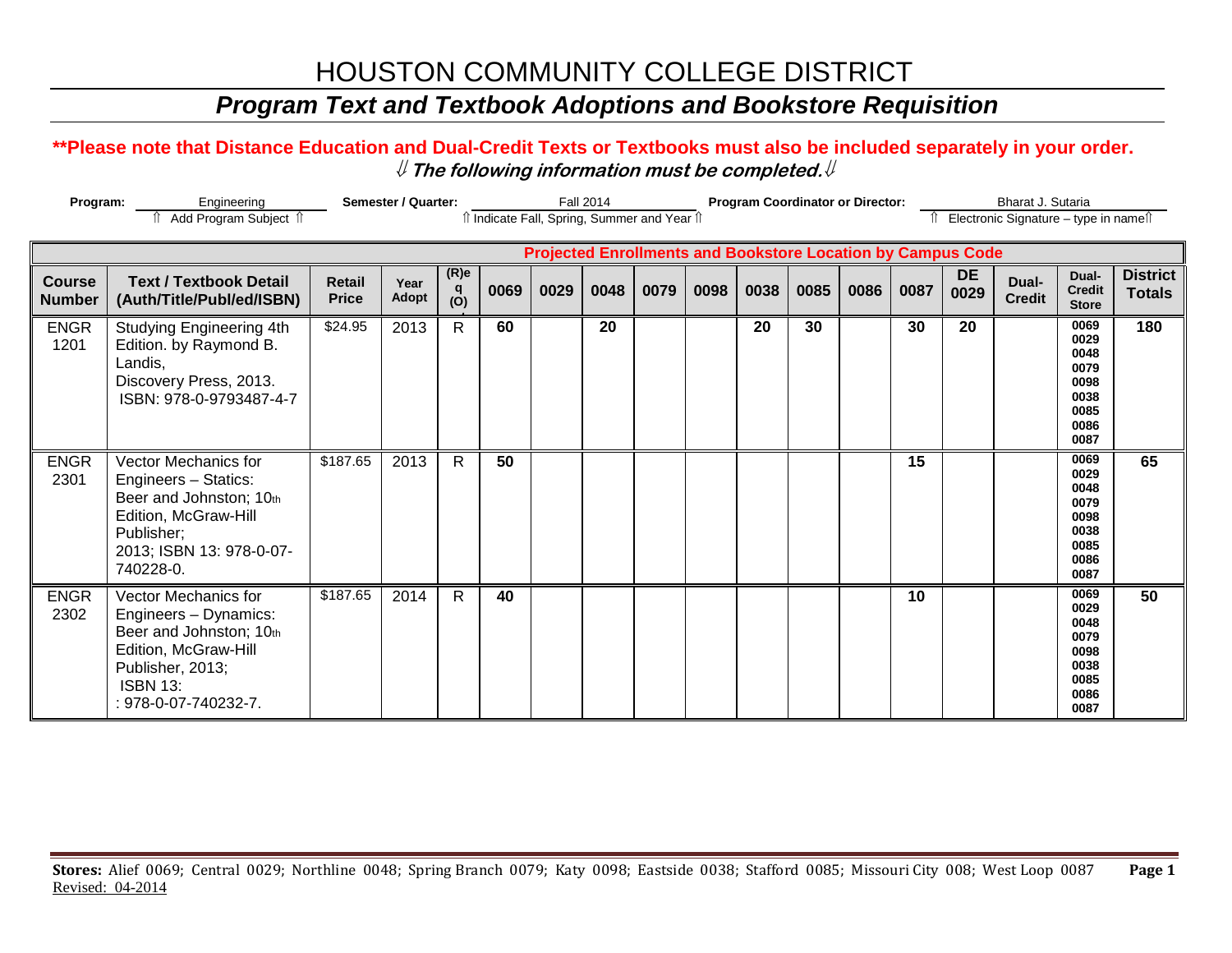# HOUSTON COMMUNITY COLLEGE DISTRICT

# *Program Text and Textbook Adoptions and Bookstore Requisition*

| **Please note that Distance Education and Dual-Credit Texts or Textbooks must also be included separately in your order.                                                                                                                                          |                                                                                                                                                    |                               |               |                      |      |      |      |      |      |      |      |      |      |                   |                        |                                                                      |                                  |
|-------------------------------------------------------------------------------------------------------------------------------------------------------------------------------------------------------------------------------------------------------------------|----------------------------------------------------------------------------------------------------------------------------------------------------|-------------------------------|---------------|----------------------|------|------|------|------|------|------|------|------|------|-------------------|------------------------|----------------------------------------------------------------------|----------------------------------|
| <b>ENGR</b><br>2304                                                                                                                                                                                                                                               | Introduction To MATLAB<br>For Engineers: 3rd Edition;<br>William J. Palm III, Mc<br>Graw-Hill 2010<br>ISBN 13: 978-0073534879                      | \$93.00                       | 2012          | $\mathsf{R}$         | 25   |      |      |      |      |      |      |      |      |                   |                        | 0069<br>0029<br>0048<br>0079<br>0098<br>0038<br>0085<br>0086<br>0087 | 25                               |
| ${\mathbb U}$ The following information must be completed. ${\mathbb U}$                                                                                                                                                                                          |                                                                                                                                                    |                               |               |                      |      |      |      |      |      |      |      |      |      |                   |                        |                                                                      |                                  |
| Semester / Quarter:<br><b>Program Coordinator or Director:</b><br><b>Bharat J Sutaria</b><br><b>Fall 2014</b><br>Engineering<br>Program:<br><b>↑ Add Program Subject ↑</b><br>î Indicate Fall, Spring, Summer and Year î<br>↑ Electronic Signature - type in name |                                                                                                                                                    |                               |               |                      |      |      |      |      |      |      |      |      |      |                   |                        |                                                                      |                                  |
| <b>Projected Enrollments and Bookstore Location by Campus Code</b>                                                                                                                                                                                                |                                                                                                                                                    |                               |               |                      |      |      |      |      |      |      |      |      |      |                   |                        |                                                                      |                                  |
| <b>Course</b><br><b>Number</b>                                                                                                                                                                                                                                    | <b>Text / Textbook Detail</b><br>(Auth/Title/Publ/ed/ISBN)                                                                                         | <b>Retail</b><br><b>Price</b> | Year<br>Adopt | $(R)$ eq<br>$(O)$ pt | 0069 | 0029 | 0048 | 0079 | 0098 | 0038 | 0085 | 0086 | 0087 | <b>DE</b><br>0029 | Dual-<br><b>Credit</b> | Dual-<br><b>Credit</b><br><b>Store</b>                               | <b>District</b><br><b>Totals</b> |
| <b>ENGR</b>                                                                                                                                                                                                                                                       | Spreadsheet Tools for                                                                                                                              | \$98.65                       |               |                      |      |      |      |      |      |      |      |      |      |                   |                        |                                                                      |                                  |
| 2304                                                                                                                                                                                                                                                              | <b>Engineers using Excel</b><br>2007, $3rd$<br>Edition; Byron S. Gottfried,<br>Mc Graw-Hill 2009<br>ISBN-13: 978-0072971842<br>ISBN-10: 0072971843 |                               | 2012          | R.                   | 25   |      |      |      |      |      |      |      |      |                   |                        | 0069<br>0029<br>0048<br>0079<br>0098<br>0038<br>0085<br>0086<br>0087 | 25                               |